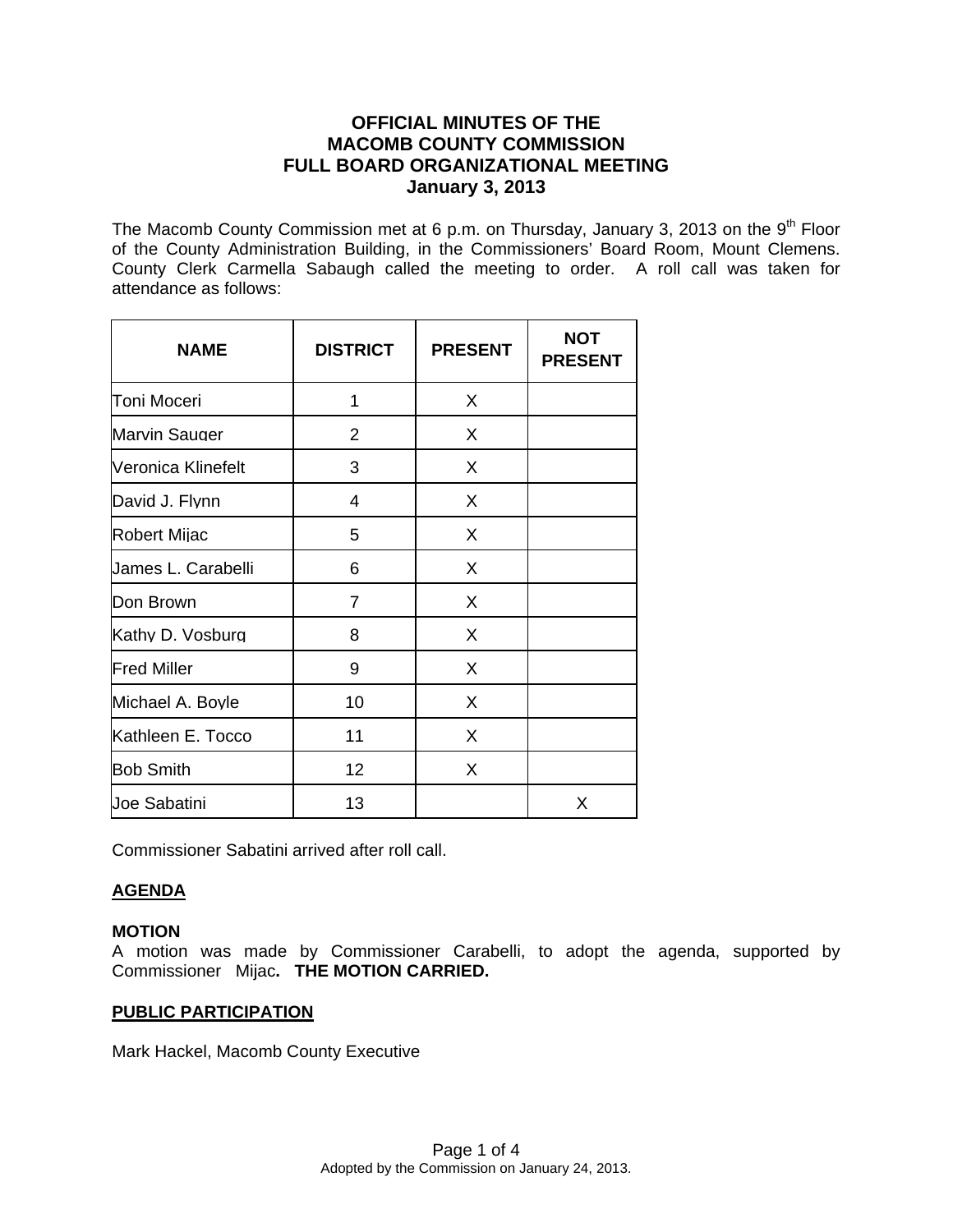## **ADOPTION OF RULES**

## **MOTION**

A motion was made by Commissioner Mijac, to adopt the rules, supported by Commissioner Sauger**.** 

## **SUBSTITUTE MOTION**

A substitute motion was made by Commissioner Tocco to utilize Robert's Rules, supported by Commissioner Flynn. **THE SUBSTITUTE MOTION CARRIED.**

## **ELECTION OF TEMPORARY CHAIRMAN**

#### **MOTION**

**R13-001** A motion was made by Commissioner Carabelli to close nominations and unanimously elect Commissioner Mijac as Temporary Chair, supported by Commissioner Moceri. **THE MOTION CARRIED**.

## **CHAIR**

Temporary Chair Mijac called for nominations for Chair.

#### **NOMINATION**

Commissioner Sauger nominated Commissioner Flynn, supported by Commissioner Miller.

## **NOMINATION**

Commissioner Brown nominated Commissioner Vosburg, supported by Commissioner Sabatini.

A roll call vote was taken with majority vote needed: Voting for Flynn was: Moceri, Sauger, Klinefelt, Flynn, Mijac, Miller, Boyle, Tocco and Smith. There were 9 votes. Voting for Vosburg was: Carabelli, Brown, Vosburg and Sabatini. There were 4 votes.

## **R13-002 COMMISSIONER FLYNN WAS ELECTED CHAIR TWO YEAR TERM ENDING DECEMBER 31, 2014.**

## **VICE-CHAIR**

Chair Flynn called for nominations for Vice-Chair.

## **NOMINATION**

Commissioner Smith nominated Commissioner Sauger, and Commissioner Sauger declined the nomination.

#### **NOMINATION**

Commissioner Sauger nominated Commissioner Tocco, supported by Commissioner Miller.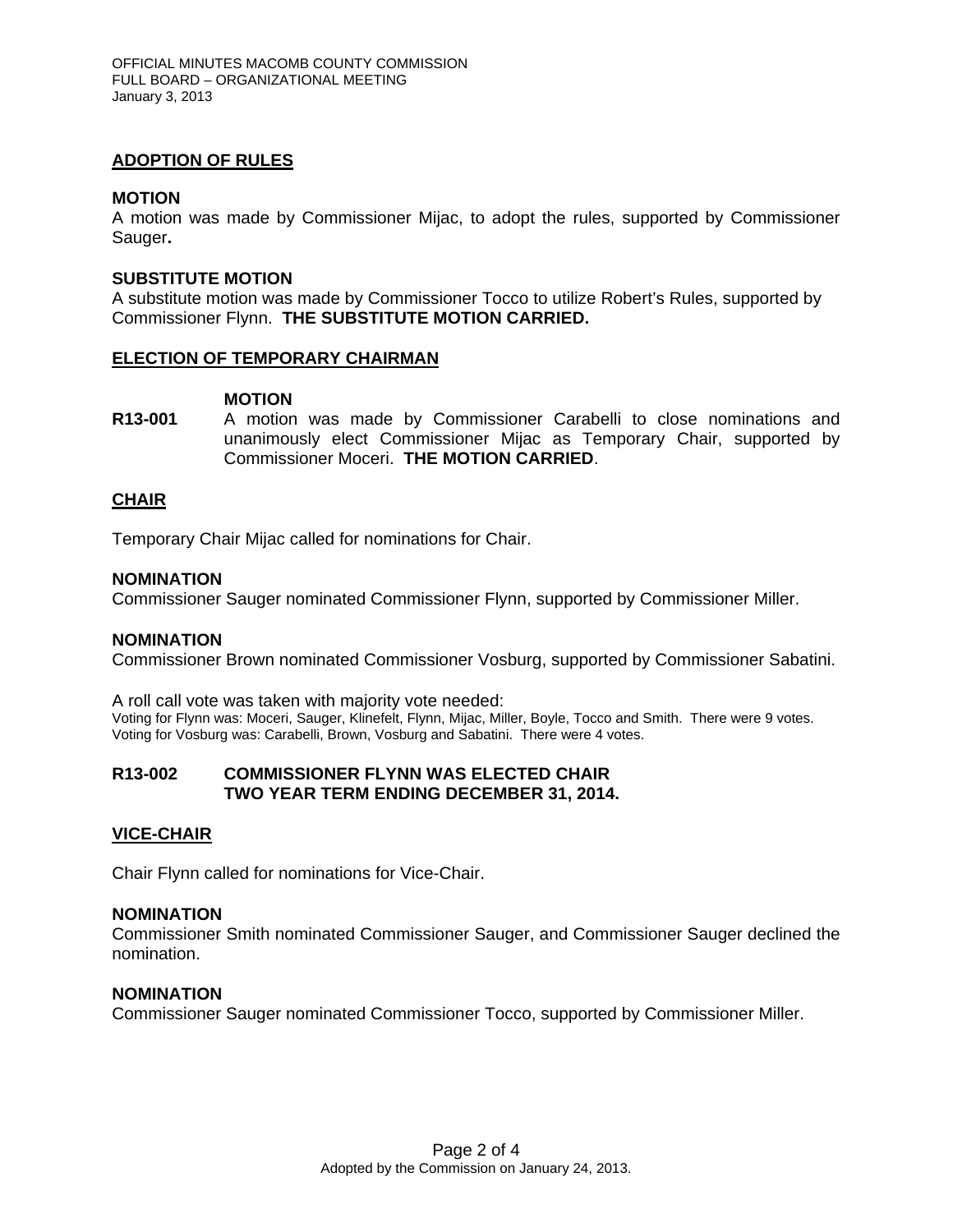## **MOTION**

A motion was made by Commissioner Mijac to elect Commissioner Tocco unanimously, supported by Commissioner Miller. **THE MOTION CARRIED.**

## **R13-003 COMMISSIONER TOCCO WAS ELECTED VICE-CHAIR ONE YEAR TERM ENDING DECEMBER 31, 2013.**

## **SERGEANT-AT-ARMS**

## **NOMINATION**

Commissioner Tocco nominated Commissioner Boyle, supported by Commissioner Miller.

A roll call vote was taken:

Voting for Boyle was: Moceri, Sauger, Klinefelt, Flynn, Mijac, Carabelli, Brown, Vosburg, Miller, Boyle, Tocco, Smith and Sabatini . There were 13 votes.

## **R13-004 COMMISSIONER BOYLE WAS ELECTED SERGEANT-AT-ARMS ONE YEAR TERM ENDING DECEMBER 31, 2013.**

## **ADOPTION OF 2013 MEETING SCHEDULE**

## **MOTION**

**R13-005** A motion was made by Commissioner Brown, to adopt the 2013 meeting schedule as presented, supported by Commissioner Smith. **THE MOTION CARRIED.**

## **NEW BUSINESS**

Commissioner Flynn indicated a new set of rules was necessary and Commissioner Tocco was going to chair an ad-hoc committee on that. Commissioners should contact him if interested in being on that committee. He also indicated there will be a Full Board Meeting with Special Agenda January  $17<sup>th</sup>$  at 9 a.m. with an executive session with independent counsel. The Regular Full Board Meeting will be on January 24th to adopt the rules. He will speak with commissioners individually about setting up committees and meetings so committees can be adopted on January 24th also.

Commissioner Vosburg congratulated Chair Flynn and said she knew he would do a great job.

## **PUBLIC PARTICIPATION**

None